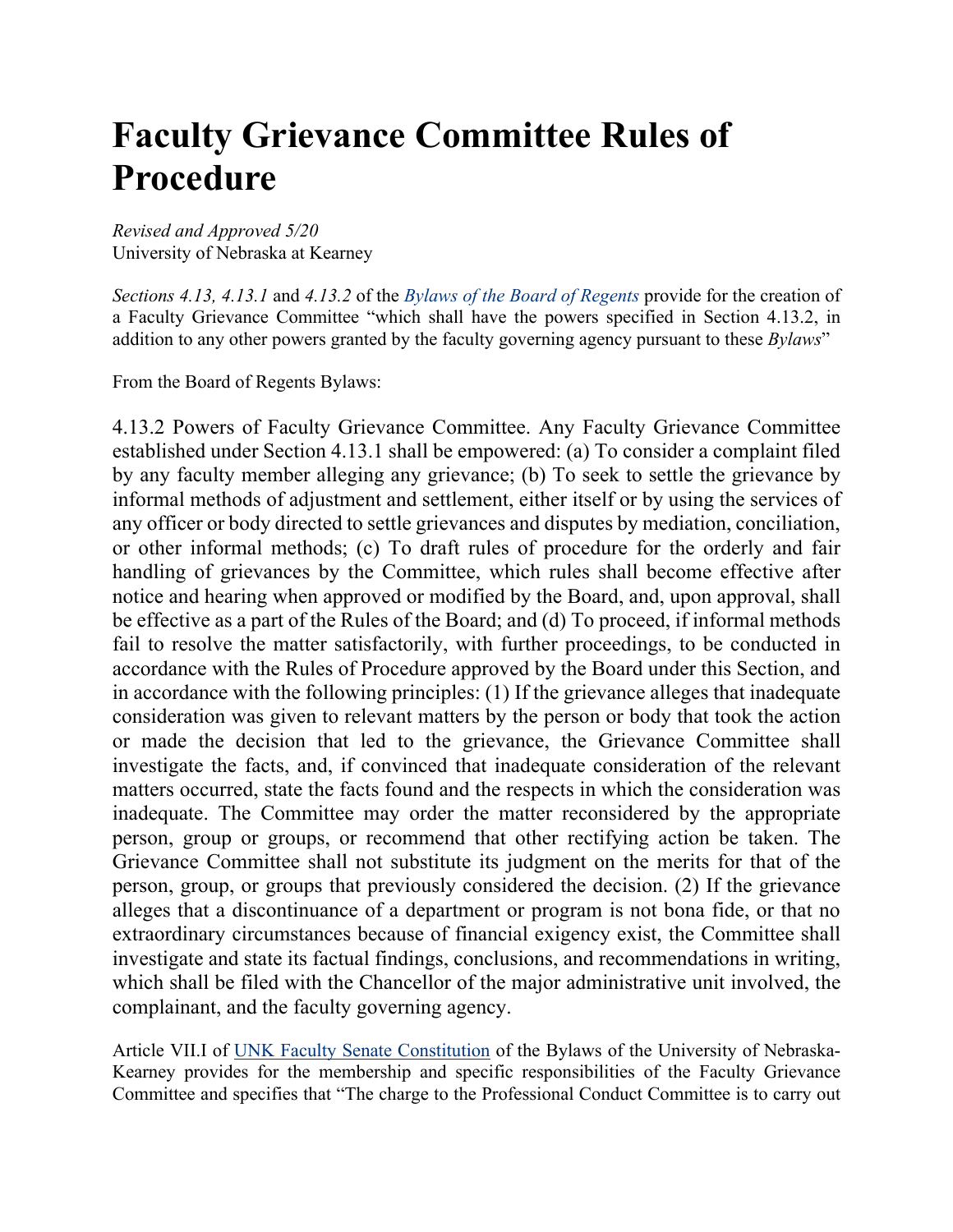its functions in an equitable, efficient, and consistent manner in conformity with these Rules of Procedure."

# **Section 1. Definitions.**

(a) Chair. Chair shall mean the chair of the Faculty Grievance Committee, or in his or her absence, the vice chair of the Faculty Grievance Committee.

(b) Chancellor. Chancellor shall mean the Chancellor of the University of Nebraska at Kearney or his or her designated representative.

(c) Committee. Committee shall mean the University of Nebraska at Kearney Faculty Grievance Committee.

(d) Faculty Member. Faculty member shall mean any individual who is classified for employment purposes as a member of the academic-administrative staff or the other academic staff of the University of Nebraska at Kearney as defined in *Sections 3.1.1.1* and *3.1.1.2* of the Bylaws of the Board of Regents.

(e) Grievant. Grievant shall mean a Faculty member who files a written complaint before the Faculty Grievance Committee in accordance with these rules.

(f) Grievance. Grievance shall mean a written complaint together with any supporting documentation filed by a grievant with the Chair of the Faculty Grievance Committee which if true would constitute a violation of the Grievant's status or rights as a member of the academic-administrative staff of the University of Nebraska at Kearney over which the Committee has jurisdiction.

(g) Respondent. Respondent shall mean the person, persons or body which took the action or made the decision that is the subject of a grievance.

(h) Working Day (also "Business Day"): A Working or Business Day shall be any Monday thru Friday on which University classes are in session or examinations are being held. Working Day shall also be interpreted to include weekdays during which academic operations are ongoing using online resources during periods of emergency declared by the Chancellor.

(i) Faculty Senate Coordinating Committee (a.k.a. "Super Committee": A committee comprised of the President of the Faculty Senate and the Chairs of the Professional Conduct Committee, Grievance Committee, Academic Freedom and Tenure Committee, and UNKEA, for the purpose of coordinating activity among Faculty Senate committees.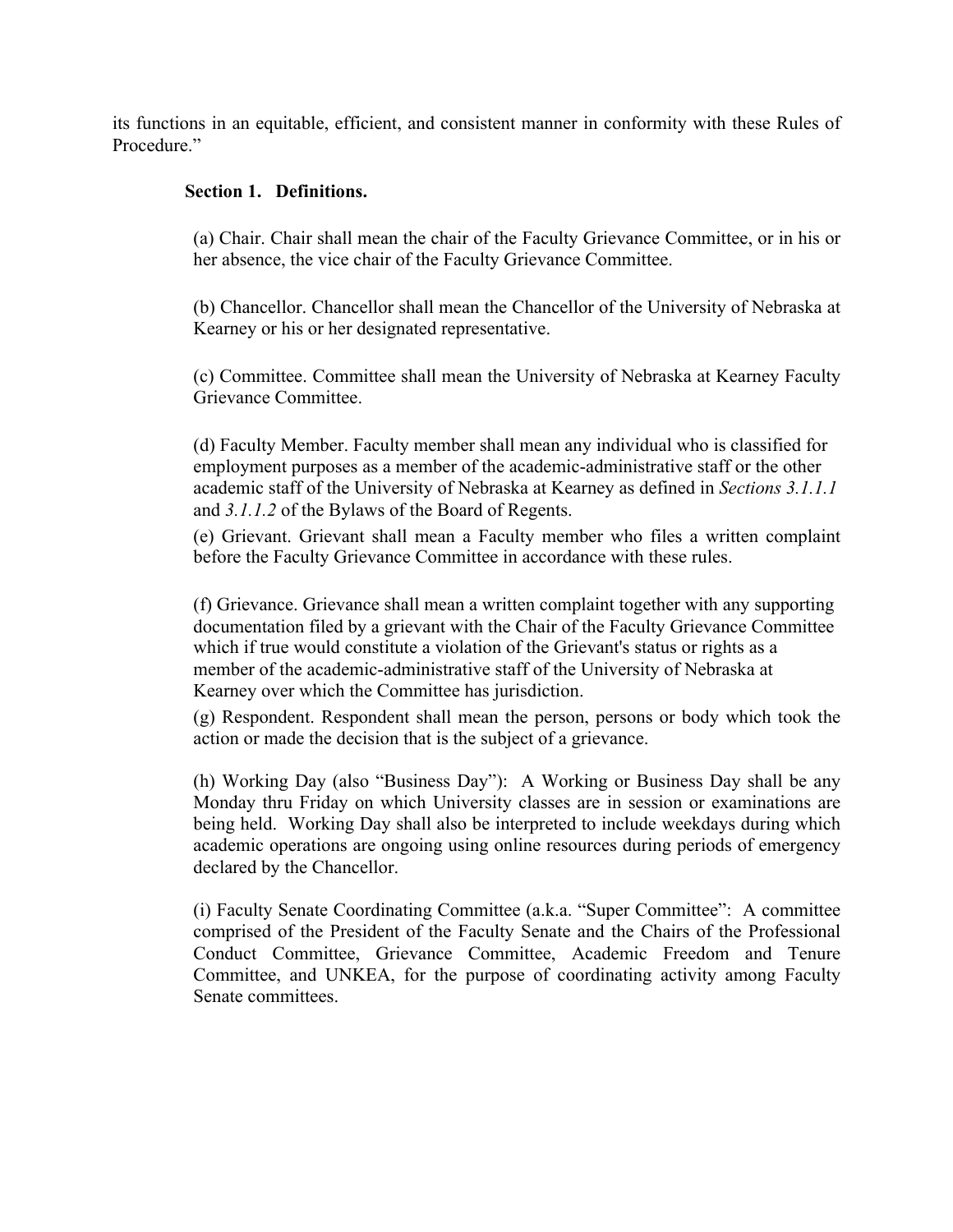## **Section 2. Time Limit for Filing a Grievance.**

A grievance must be filed not later than one (1) calendar year after the date the grievant becomes aware of the action or decision which led to the grievance; provided, that any grievance of an action or decision to terminate an appointment for a specific term or a special appointment as a member of the academic-administrative staff shall be filed with the Committee not later than forty-five (45) working days prior to the termination date of the appointment, unless the Committee shall find that the grievant has shown good cause which prevented the filing of the grievance within the last stated time limitation.

## **Section 3. Initiation of Proceedings.**

Proceedings before the Committee may be initiated by any Faculty member filing a written complaint with the Chair or with the President of the Faculty Senate.

## **Section 4. Determination of Jurisdiction.**

Upon receiving a complaint, the Chair or President will forward the complaint to the UNK Faculty Senate "Super Committee" to determine if the complaint should be assigned to the Grievance Committee for adjudication. Once the Super Committee in turn assigns the case to the Grievance Committee, then the Chair will call a meeting of the Committee as soon as possible. The Committee will first review the complaint for the purpose of determining whether the facts and circumstances therein alleged constitute a grievance within the jurisdiction of the Committee. If the Committee finds that no grievance has been stated or if the Committee finds that the complaint for any other reason does not fall within its jurisdiction, it will return the complaint to the Super Committee for either reassignment to another committee or to the grievant stating the reasons for the Committee's finding. In making determinations as to jurisdiction, the Committee shall be guided by the *Bylaws of the Board of Regents*, In cases where the Committee has initially declined to accept a complaint as a grievance, a grievant may within seven (7) working days after receipt of written notice of such action refile his or her complaint or file an amended complaint with the Committee, and request that the Committee reconsider its action. The Committee will reconsider the question of whether it should accept the complaint or amended complaint as a grievance. If upon reconsideration the Committee finds that no grievance within its jurisdiction has been stated, or that it does not have jurisdiction, such finding shall be final and there shall be no further proceedings before the Committee with regard to the original or an amended complaint.

## **Section 5. Adoption of Committee Statement of the Grievance.**

If the Committee accepts a complaint as a grievance, it will then proceed to adopt a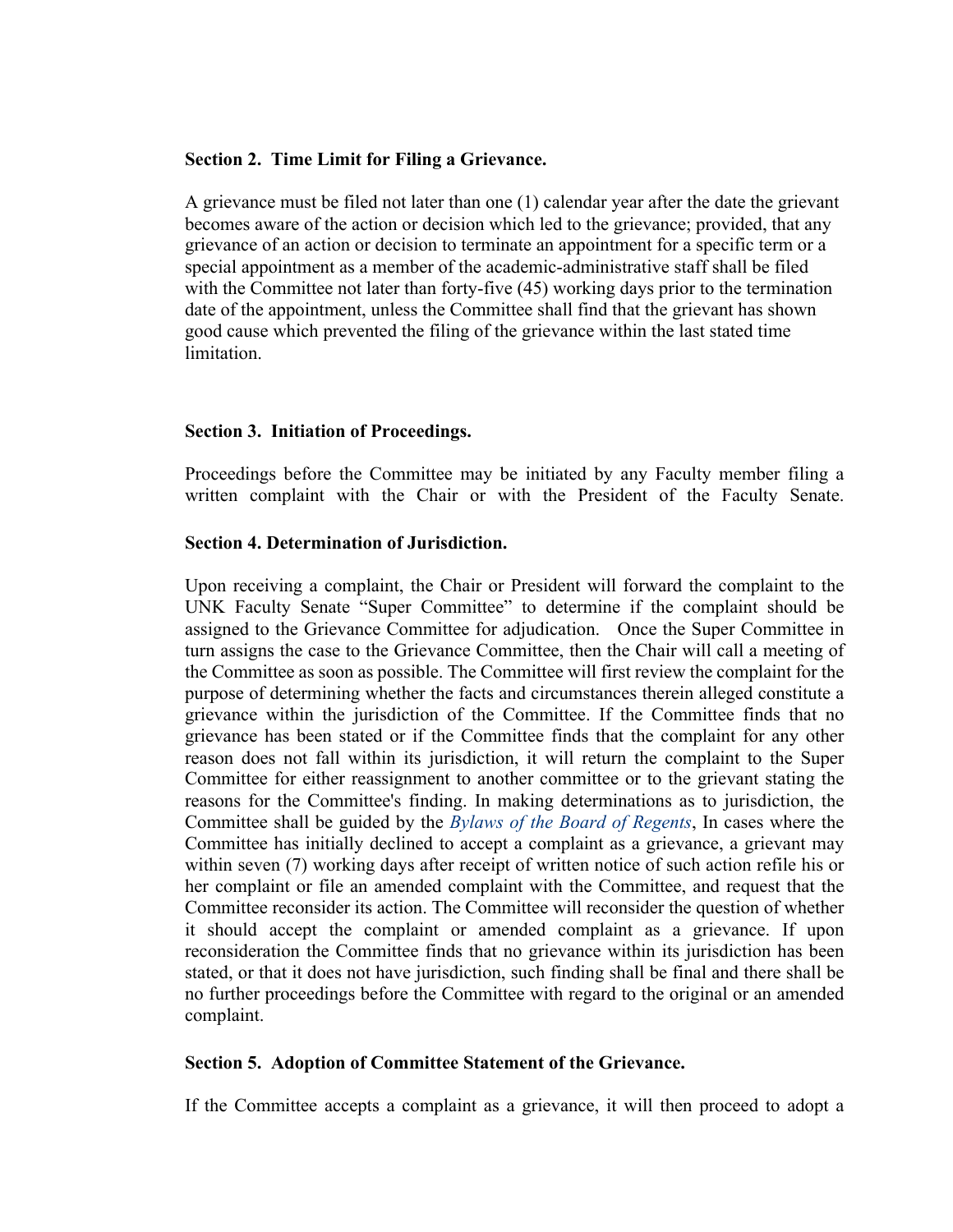Committee Statement of the Grievance. The Committee Statement of the Grievance shall contain (a) the name of the grievant, (b) the name of each respondent, and (c) a statement in ordinary and concise language of the allegations of fact relating to the grievance, including the action or decision which led to the grievance.

The Committee shall first prepare a draft Committee Statement of the Grievance. A copy of the draft Committee Statement of the Grievance shall be delivered to the grievant via e-mail. The Grievant shall thereafter have seven (7) working days to deliver to the chair written recommendations for amendments or revisions to the draft Committee Statement of the Grievance. The Committee shall meet as soon as reasonably possible thereafter and adopt a final Committee Statement of the Grievance.

## **Section 6. Service of the Grievance and the Committee Statement of Grievance.**

The Committee shall send a copy of the final Committee Statement of the Grievance to each respondent, the grievant, the Chancellor, the Vice Chancellor for Academic Affairs and the President of the Faculty Senate, The Committee shall also send to each respondent a copy of the written complaint originally filed with the Committee by the Grievant. All copies and documents required in these procedures may be sent via UNK e-mail systems unless otherwise indicated in these procedures.

# **Section 7. Informal Procedures.**

After service of the Committee Statement of the Grievance as provided in Section 6 of these rules, at the direction of the committee the Chair may take such action as deemed appropriate to settle the grievance by informal methods of adjustment and settlement as provided by *Section 4.13.2 (b)* of the Bylaws of the Board of Regents.

# **Section 8. Initiation of Formal Procedures and Definition of Issues to be Investigated.**

(a) Response and Lists of Suggested Witnesses. If the grievance cannot be settled by informal methods of adjustment and settlement as provided in Section 7 above, the Committee shall send written notice to each respondent requesting that within fourteen (14) working days they respond in writing to the Committee Statement of the Grievance and provide a list of suggested witnesses with an indication of the issues in the Committee Statement of the Grievance concerning which each witness is expected to have knowledge. The Committee shall also send written notice to the grievant requesting that within fourteen (14) working days he or she provide a list of suggested witnesses with an indication of the issues in the Committee Statement of the Grievance concerning which each witness is expected to have knowledge.

(b) Copy of Response to Grievant. A copy of the written response from each respondent shall be sent to the grievant.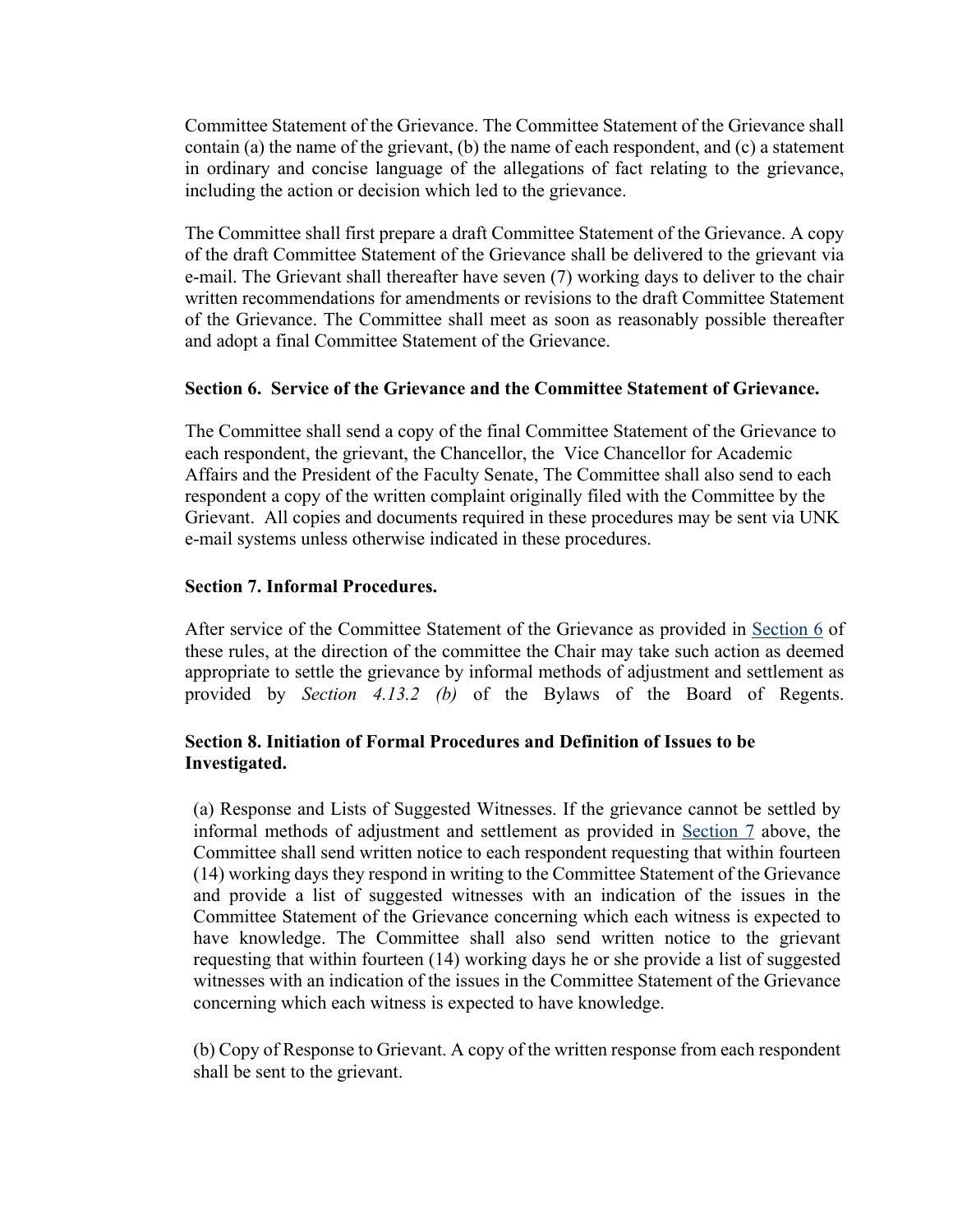(c) Scope of Committee Investigation. The written material submitted to the Committee by the grievant and each respondent shall define the issues to be subsequently investigated by the Committee, and no party will be permitted to raise any additional issue unless it can be shown that the facts relating thereto were discovered after the date of the party's written submission to the Committee, or that some other valid reason exists for not raising the issue earlier.

(d) Notice of Meeting with the Committee, The Committee shall give each party and witness no less than seven (7) working days advance, written notice of the date, time and place they will be requested to meet with the Committee.

# **Section 9. Conduct of Formal Investigative Meetings.**

For the purpose of conducting a formal investigation of a grievance, the Committee may either designate two or more of its members to act as an investigative subcommittee, or it may act as a whole. Meetings may be conducted separately with the grievant, each respondent, and any other persons called by the Committee to meet with it concerning the grievance or the committee may request that the grievant, respondent, or other witnesses attend meetings jointly.

All persons meeting with the Committee will be requested to respond to questions by the Committee and give testimony relevant to the grievance. Any person meeting with the Committee may in addition to his or her oral testimony submit a written statement. The Committee will interview all witnesses suggested by the parties except where it appears that the testimony of a witness would be (a) unduly repetitious of evidence already presented to the Committee, or (b) irrelevant to the grievance. The Committee may also call other witnesses which it believes may have relevant testimony.

# **Section 10. Committee Access to Personnel and Student Records.**

In connection with the formal investigation of a grievance it shall be considered a legitimate educational and institutional interest for the Committee to examine any University personnel and student records considered by any person or body in taking the action or making the decision which is the subject of a grievance. The Committee shall be subject to and shall observe all laws, policies, rules and regulations pertaining to preservation of the confidentiality of such records.

# **Section 11. Interference with Committee Investigation.**

If there is a reasonable basis in fact for the Committee to believe that any individual is in bad faith impeding the Committee's investigation of a grievance pursuant to *Section 4.13.2* of the Bylaws of the Board of Regents, the Committee may refer such matter to the Chancellor or to the Professional Conduct Committee for remedial action.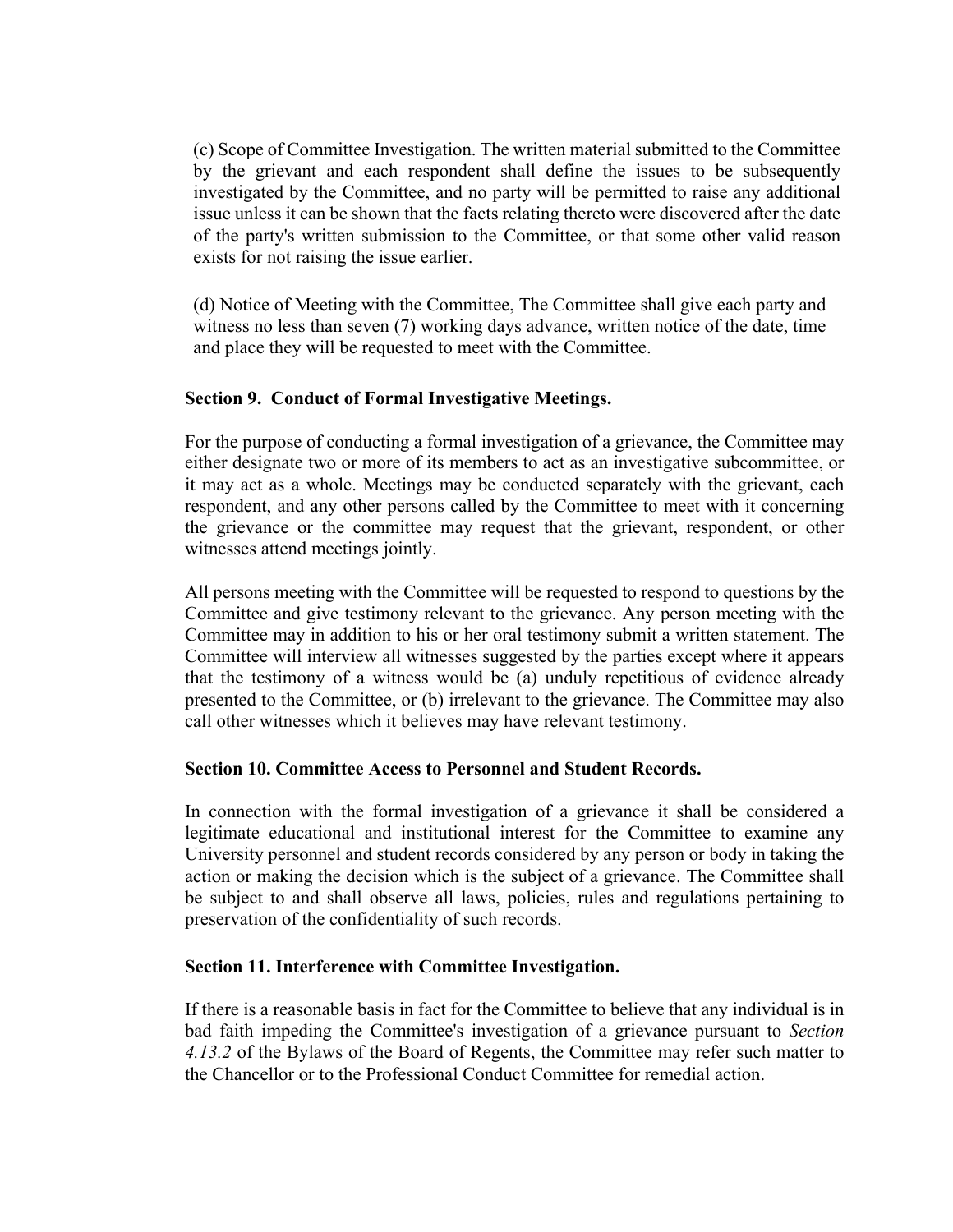## **Section 12. Standards for Consideration of a Grievance.**

In its deliberations concerning any grievance, the Committee shall be guided by applicable state and federal law, the *Bylaws of the Board of Regents*, the Bylaws of the University of Nebraska at Kearney, the University of Nebraska Governance Manual, the bylaws, rules or regulations of the relevant administrative units (college, department, division, etc.), and general academic customs and standards. In the event of conflict between different University bylaws, rules or regulations, those of the superior administrative unit shall govern.

Refusal by any person to make documents available, testify, or take personal responsibility for testimony will prevent the Committee from receiving evidence which may be relevant to its investigation of a grievance, and the Committee in its deliberations shall take any such refusals into consideration in making its findings of fact, decisions and recommendations to the Chancellor.

## **Section 13. Committee Report.**

Upon completion of an investigation of a grievance, and in accordance with the formal procedures in these rules, the Committee as a whole shall prepare and adopt a report of its findings of fact, order of reconsideration and/or recommendations, as appropriate, pursuant to *Section 4.13.2* of the Bylaws of the Board of Regents and these rules. Any **recommendations** by the Committee shall be relevant to its findings of fact and may include, but not be limited to, the following:

- (a) Rectifying any grievance found in the report;
- (b) Preventing the recurrence of the grievance, and
- (c) Correcting any deficiencies or abnormalities found in bylaws, rules, regulations or procedures relevant to the grievance.

A report of the Committee shall be promptly delivered to the grievant, each respondent, the Chancellor, the appropriate Vice Chancellor, and the President of the Faculty Senate.

# **Section 14. Reconsideration Ordered by the Committee.**

If the report of the Committee orders reconsideration, the Committee shall also recommend in its report the appropriate person, group or groups to accomplish the reconsideration, Upon receipt of a report of the Committee ordering reconsideration, the Chancellor shall forthwith initiate proceedings for reconsideration in accordance with Section 15 of these rules.

## **Section 15. Process for Reconsideration.**

(a) The process for the conduct of each reconsideration ordered by the Committee shall be promptly established by a reconsideration oversight panel consisting. of one person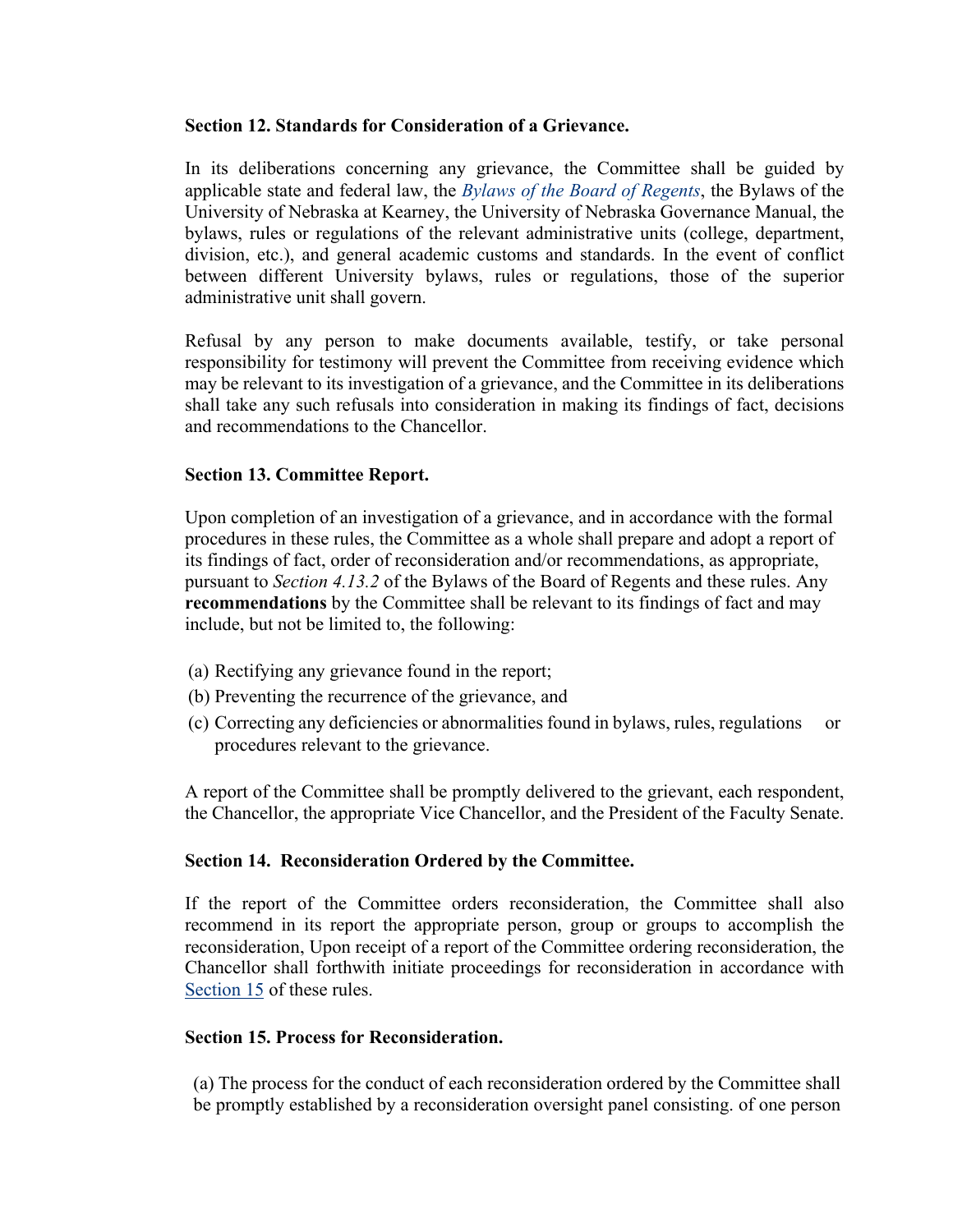appointed by the Chancellor, a member of the Grievance Committee selected by the Committee, and the President of the Faculty Senate or his/her designee. The process established for each reconsideration shall be fair and expeditious and must be approved by the Chancellor.

(b) A copy of the Committee report detailing why it found that the original consideration was inadequate shall become part of the file for reconsideration. The reconsideration oversight panel may request that the Committee clarify its reasons for ordering reconsideration.

(c) Each reconsideration ordered by the Committee shall start with the level at which the Committee found inadequate consideration, except the Chancellor may order that a reconsideration shall start in the department.

(d) If the grievance resulted from termination of an appointment for a specific term, the grievant shall be informed that he or she may join the reconsideration ordered by the Committee with a reconsideration allowed under *Section 4.8 (a)* of the Bylaws of the Board of Regents. If the grievant exercises this right, further recourse under *Section 4.8 (a)* is barred, the grievant may choose whether the joint action starts at the same level as that ordered by the Committee or at any level below that.

(e) No subsequent grievance may be taken to the Committee from a reconsideration oversight panel.

# **Section 16. Chancellor's Response to Committee Recommendations.**

If the report of the Committee contains recommendations pursuant to subparagraphs (d) (1) and (d) (2) of Section 4.13.2 Section 4.13.2 of the Bylaws of the Board of Regents, the Chancellor shall review the same and within a reasonable period of time make a written response to the Chair stating (a) Recommendations of the Committee which have been accepted in whole or in part and any action taken as a result thereof, and (b) those recommendations of the Committee which have been rejected in whole or in part and the reasons for such rejection.

## **Section 17. General Provisions.**

(a) Quorum. A quorum for meetings of the Committee shall be a simple majority of all members of the Committee who have not been disqualified under subsection (e) of this section.

(b) Vote required. All issues before the Committee shall be decided by a simple majority of all members of the Committee who have not been disqualified under subsection (e) of this section.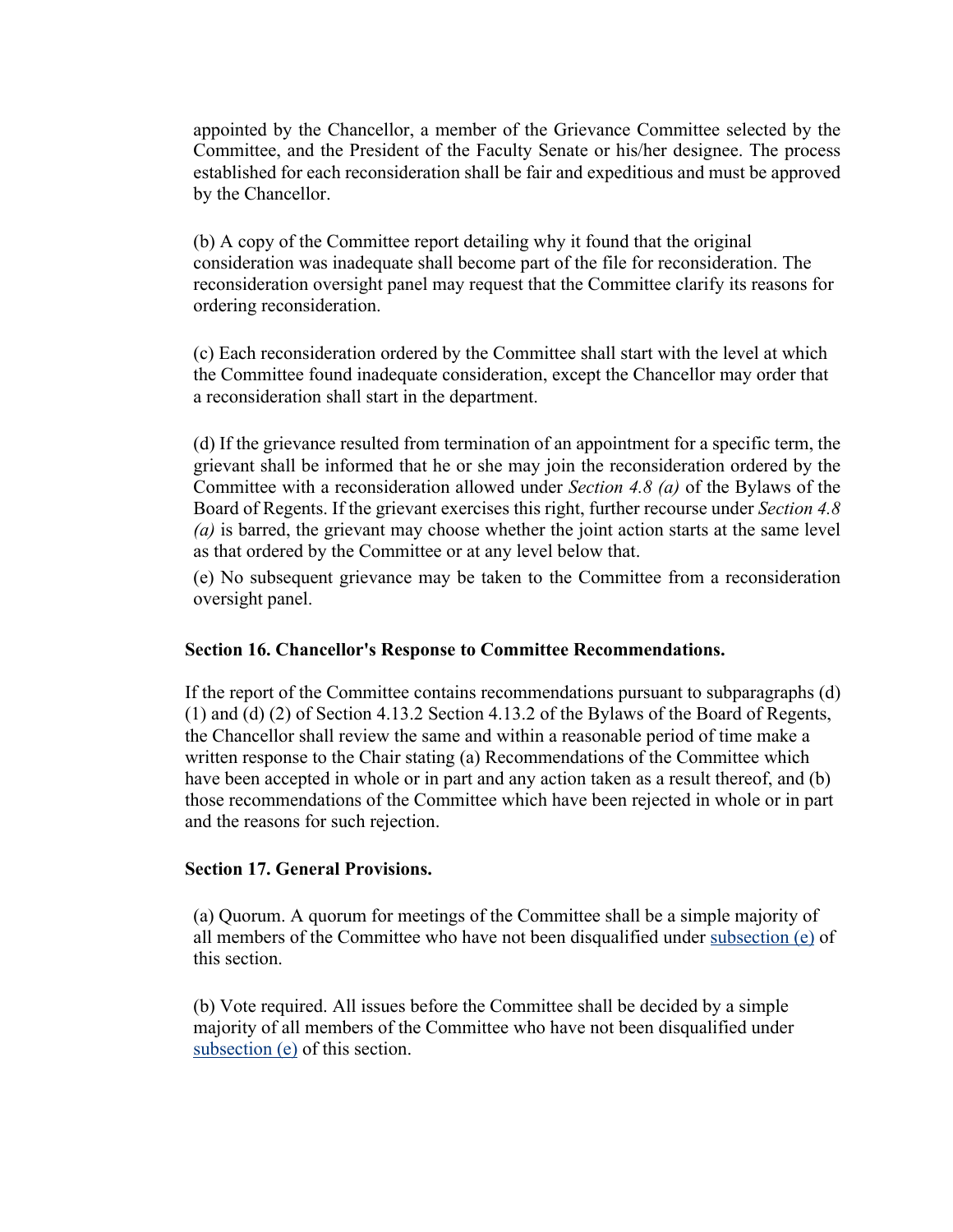(c) Pending Grievances Continuance of Committee Membership. Any member of a Committee whose term of membership expires while a grievance is pending before the Committee shall continue to serve as a member of the Committee with regard to any such pending grievance until the Committee proceedings therein are completed.

(d) Consolidation of Grievances. Whenever two or more grievances are pending before the Committee which grieve the same action or decision, the Committee may consolidate such grievances into a single case for the purpose of the Committee's proceedings pursuant to these rules.

(e) Disqualification of Member(s): No member of the Committee shall participate in any proceedings of the Committee if he/she is a member of the department of either the Complainant(s) or the Respondent(s), or if he/she would not be capable of impartially considering the evidence and issues before the Committee in the proceedings. Committee members may also choose to recuse themselves from any specific investigation on the basis of unavailability, lack of appropriate expertise, or a personal conflict of interest. Any member of the Committee may raise the question of disqualification of another member by making a motion to disqualify, which must be seconded and voted on by the remaining Committee members. In the event that one or more members of the Committee are disqualified from participating in a particular set of proceedings, the President of the Faculty Senate shall choose a qualified replacement Committee member.

(f) Proceedings closed. All proceedings before the Committee under these rules of procedure are considered to be investigative in nature and shall not be open to the public.

(g) Finality of Proceedings When a grievance has been settled by informal procedures or when the Committee has rendered a report on a grievance pursuant to its formal procedures, the proceedings of the Committee with respect to such a grievance shall be at an end and the same grievance shall not thereafter be again considered or acted upon by the Committee.

(h) Withdrawal of a Grievance. Proceedings of the Committee with respect to any grievance shall be terminated upon the filing of a written withdrawal of the grievance by the grievant.

Participation by Attorneys in Committee Proceedings Not Allowed. The grievant, a respondent and other persons meeting with the Committee, and the Committee itself, shall not be represented by attorneys who are present at Committee proceedings. The grievant, a respondent and any person meeting with the Committee may at their personal cost and expense be assisted by the private attorney of their choice in preparation of written materials and documents to be submitted to the Committee and in preparation for meeting with the Committee.